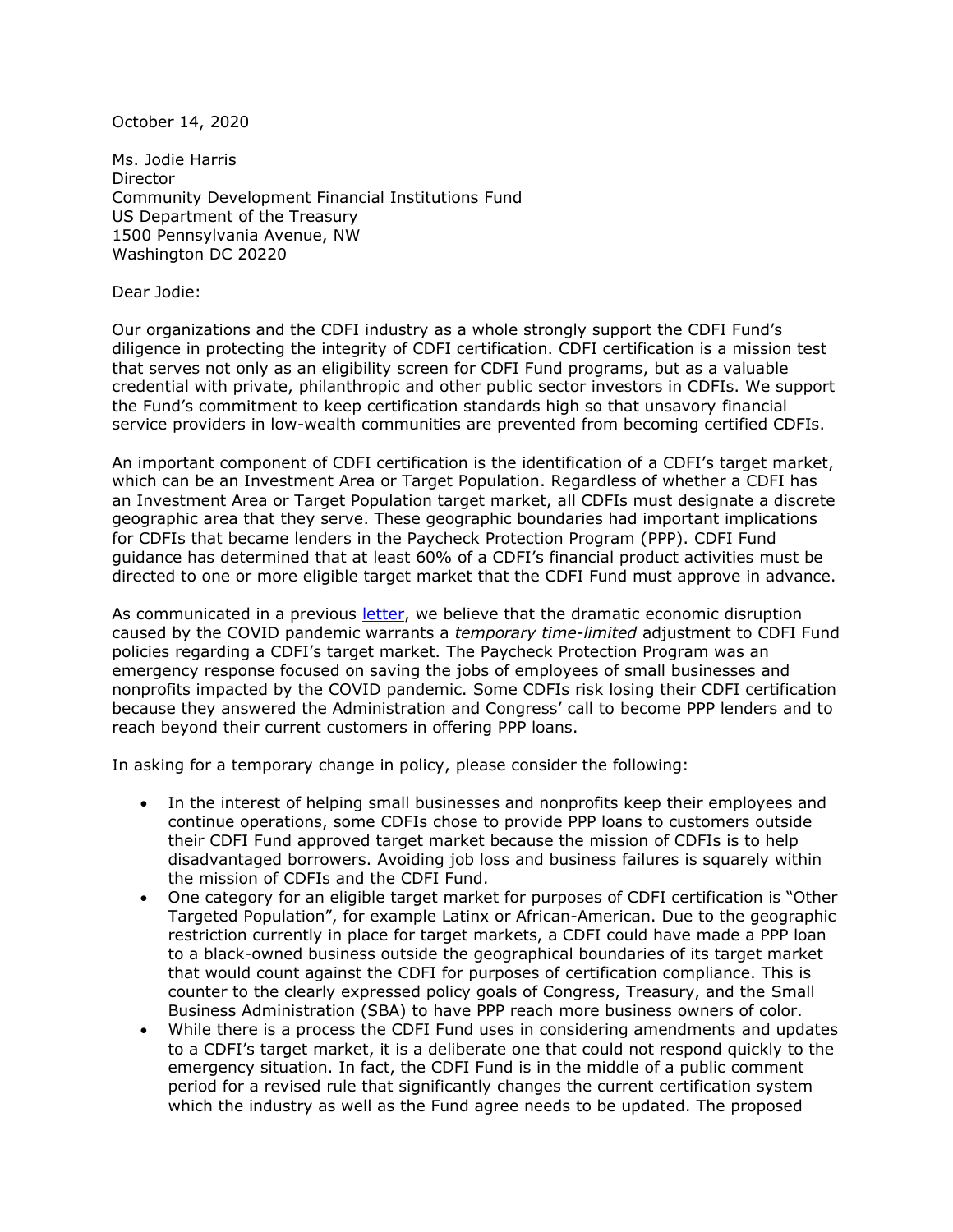changes to the Target Market would address some of the issues facing CDFI PPP lenders by removing the geographic boundaries for their Target Markets.

- While the data SBA has released on PPP is flawed and incomplete, it shows that on average, loans made by CDFIs were significantly smaller than those made by other lenders. Based on the SBA's data, the average loan size for CDFIs was about \$65,000 in PPP, approximately 35 percent smaller than the average loan size for all PPP lenders. In the second round of funding, average loan size for CDFIs was even lower at \$43,000. Some CDFI PPP lenders report making loans of less than \$1,000. Very small businesses and nonprofit organizations had difficulty in the early weeks of the program in finding a bank to process their PPP applications. Many of these borrowers turned to a CDFI once more CDFIs became eligible PPP lenders. Very small businesses, particularly ones trying to operate during a global pandemic, are by their very nature "disadvantaged".
- The Small Business Administration delay in processing forgiveness applications has contributed to the risk some CDFIs face in falling into noncompliance with certification requirements. To date, SBA has approved very few forgiveness applications, so PPP lenders are holding PPP loans in their portfolio for much longer than they anticipated. CDFIs report on their adherence to target market boundaries and requirements on an annual basis. Lending has been anything but typical since March 2020. For CDFI PPP lenders, "normal" lending has dropped due to the pandemic and PPP lending is up, skewing the proportion of loans that meet target market criteria.
- If CDFIs only offered PPP loans to their existing customers (as the mainstream banks initially did), there would be no issue with them breaching their target market parameters. By the time most CDFIs became eligible to make PPP loans, the SBA was strongly encouraging PPP lenders to go beyond their current customers to reach small business borrowers who had been turned down by banks in the early weeks of the program. Some otherwise banked borrowers became underserved due to high demand for PPP loans.

Some examples illustrate the situation:

- One CDFI PPP lender has a target market comprising two Western states. This CDFI met the need for PPP loans in these states and then responded to nonprofits and small businesses operating in neighboring states, particularly those serving Native populations.
- Another CDFI PPP lender made more than \$50 million in PPP loans and reached the 60 percent threshold in dollar amount of loans but not in number of loans because they made a significant number of smaller dollar PPP loans.
- Several other CDFIs report trying to update their Target Markets even before COVID-19 and PPP and have yet to hear back from the CDFI Fund.
- An organization serving rural communities in the Midwest made emergency loans to small businesses in their communities to help them remain open during the pandemic. Because of the checkerboard of eligible and ineligible communities in rural areas, some of the loans were not in eligible geographies based on current Target Market mapping, even though these businesses were clearly distressed. The CDFI reports raising this issue with the CDFI Fund in May 2020 to determine if these loans would count towards CDFI eligibility.

The consequences of non-compliance with CDFI certification requirements can be severe. Losing CDFI certification status can prevent a CDFI from accessing CDFI Fund programs. Covenants with a CDFI's private investors usually require CDFI certification, putting these capital sources at risk as well.